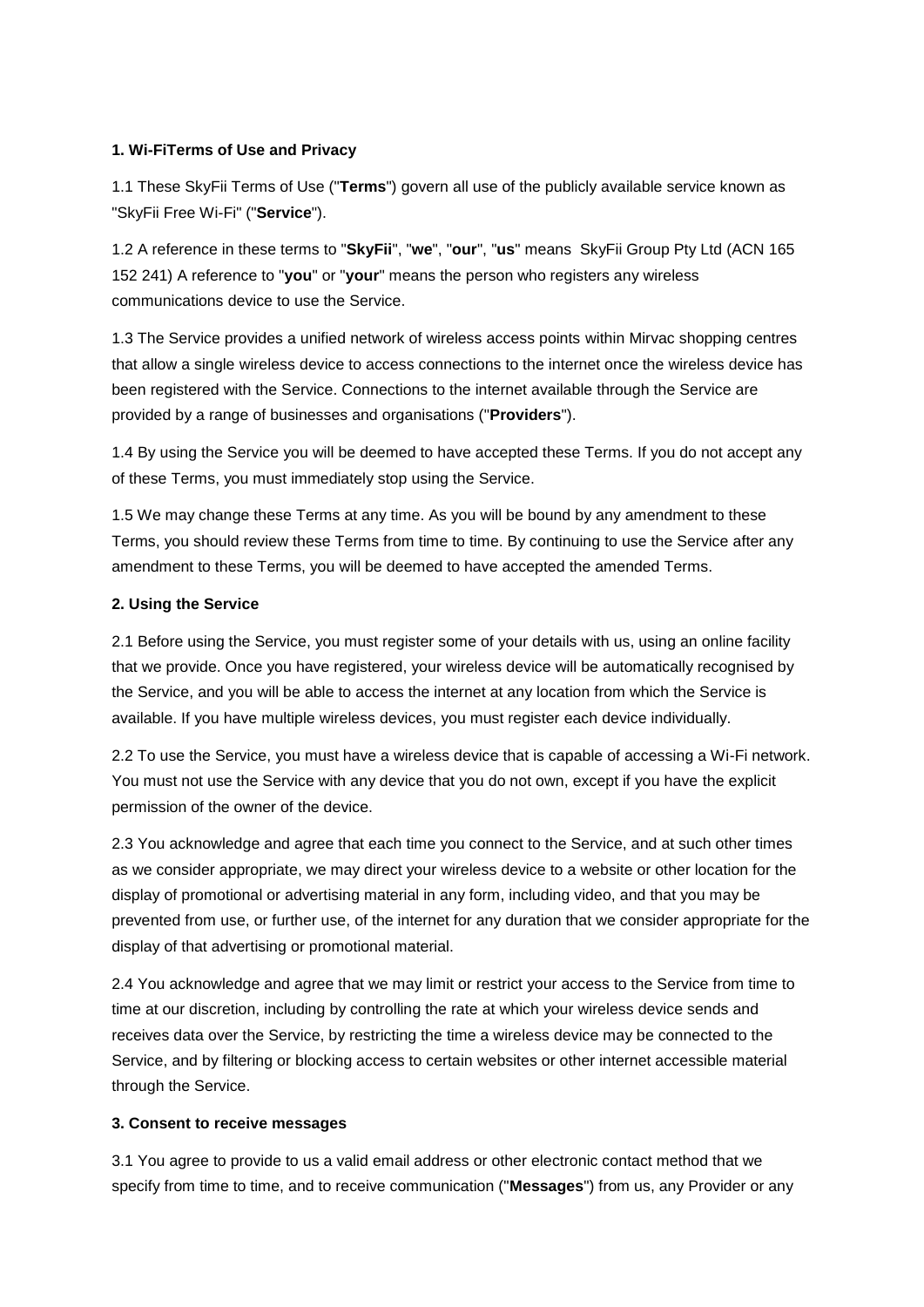third party acting on our behalf or on behalf of a Provider (each a "**Permitted Sender**") via that email address or other contact method. We may refuse or suspend your access to the Service if we determine that the email address or other contact method you have provided is not (or ceases to be) valid.

3.2 Examples of the content of Messages you may receive from any Permitted Sender include:

- a. material for promotional and marketing purposes, which may relate to products and services offered by us, any Provider, or other people, companies or organisations;
- b. material for survey and research purposes; and
- c. material for any other purpose the we or a Provider consider to be appropriate from time to time.

3.3 You acknowledge that Messages a Permitted Sender may send may constitute Commercial Electronic Messages for the purposes of the Spam Act 2003 (Cth), and you give your consent to the receipt of all such Messages.

3.4 Should you wish to withdraw your consent to the receipt of Messages, you may do so at any time by either notifying us by email at the address: [contactus@skyfii.com](mailto:contactus@skyfii.com) or using the unsubscribe facility that we provide with each Message.

3.5 You acknowledge that if you withdraw your consent to receive messages, you will not be able to use the Service. You may use the Service again at any time by re-registering, which means you will again be consenting to receive Messages.

3.6 Messages may incorporate promotions, advertisements and offers by other people companies or organisations ("**Third Party Promotions**"). Third Party Promotions are not endorsed or recommended by SkyFii or its related corporations, directors, officers, employees or agents. Any dealings you may have with third parties arising from Third Party Promotions, including the delivery of and the payment for goods and services, and any other terms, conditions, warranties or representations associated with such dealings or promotions, are solely between you and the third party. You acknowledge and agree that SkyFii will not be responsible or liable in any way arising from Third Party Promotions, including any loss you may suffer arising from any act or omission of any third party associated with Third Party Promotions.

3.7 Some Third Party Promotions may allow or require you to provide an email address or other electronic contact method independently of SkyFii. You acknowledge that we will have no knowledge or control of you providing such contact information, and you must communicate directly with the person or organisation to which you have provided that contact information in respect of any material sent to you by them, including if you wish to stop the receipt of further material.

### **4. Collection and use of data, storing, using and disclosing personal information**

4.1 When registering to use the Service, you will be required to provide certain information, some of which may be personal information for the purposes of the Privacy Act 1988. If you do not provide that information, we may refuse to give you access to the Service.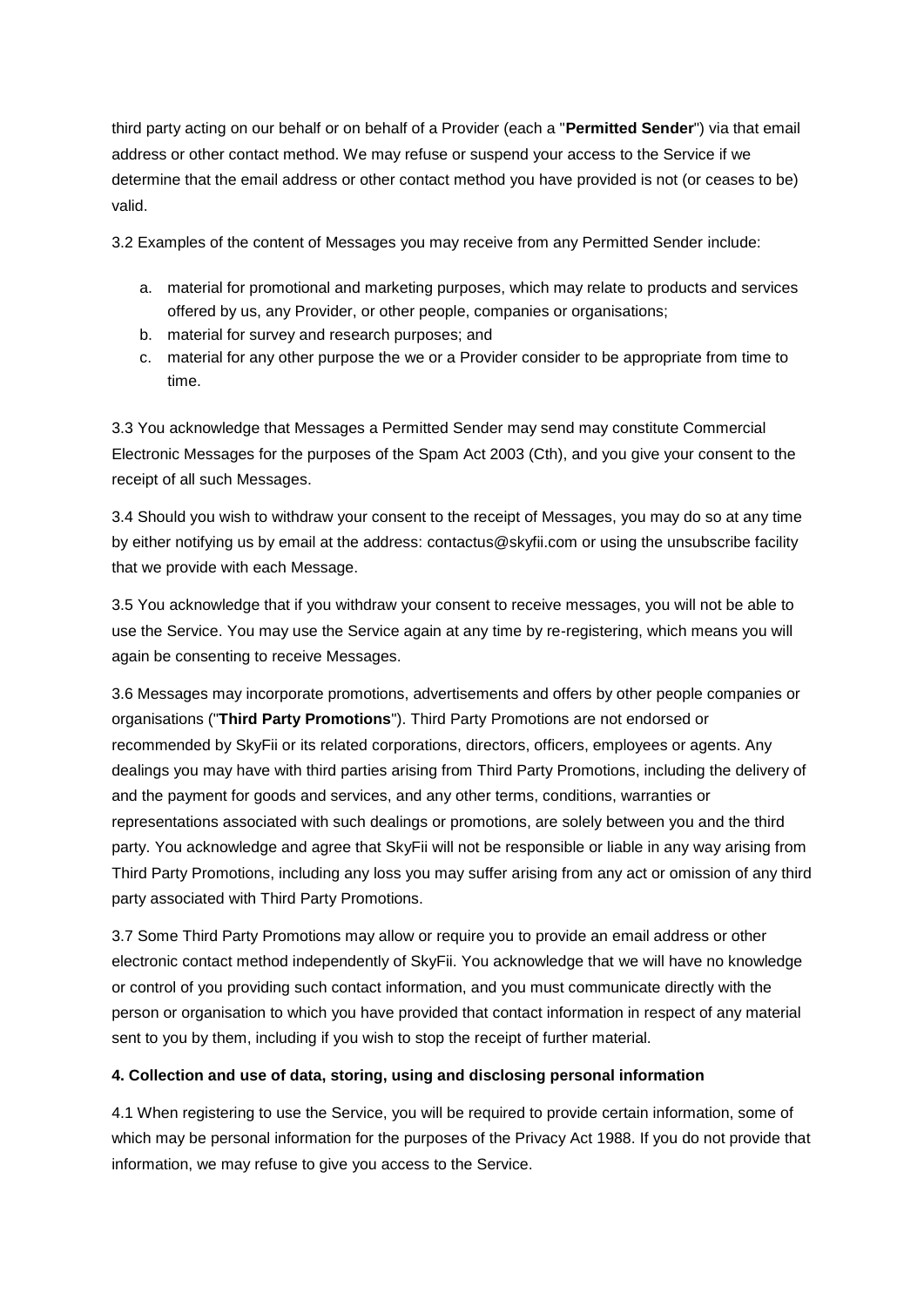4.2 In addition to information you provide to us directly, we may also collect information automatically, including about your wireless devices when they communicate with wireless access points (whether or not you are actively accessing the internet), and about your use of the Service (including how and for what purposes you access the internet). Such information may include your centre arrival and departure times, your wireless device's identifier, location of your wireless device while within the vicinity of the centre, the URL of websites you visited and the length of your browsing session.

4.3 Subject to clause 4.4, you explicitly consent to use by us, any Provider, or Permitted Sender, of any information we collect about you, or about any device associated with you, for any lawful purpose, such as:

- a. providing advertising and marketing material to you, which may relate to products or services offered by any person or organisation;
- b. assembling, analysing and providing statistical information to any person or organisation about your use of the Service;
- c. assembling, analysing and providing statistical information to any person or organisation about the movement of people (including you) and communications devices (including your communications devices); and
- d. analysis by us of usage of the internet (including your usage).

4.4 If you access the Service through Facebook, the information we collect may include your Facebook user name and any information you have disclosed in connection with Facebook (such as your email address, profile picture). You authorise us to collect, store use and disclose such information in accordance with these Terms. If you do not want us to collect and use such information, you must not access the Service through Facebook.

4.5 We may disclose personal information about you to third party agents and service providers to assist Mirvac in the operation of its business.

4.6 We will handle all information we collect about you in accordance with relevant law, including the Privacy Act 1988 (Cth) and our Privacy Policy which can be found at <http://www.skyfii.com/privacy.html> and http://www.mirvac.com/Privacy-Policy/. Our Privacy Policy also contains information about how you may request access to and correction of personal information Mirvac holds about you, or to make a complaint about an alleged breach of the Australian Privacy Principles.

4.7 Subject to clause 4.4, information collected may be used at any time, including after you stop using the Service. Should you wish to withdraw your consent to the receipt of Messages, you may do so at any time by either notifying us by email at the address: or using the unsubscribe facility that we provide with each Message.

4.8 You confirm that all of the information you provide to us, including any personal details, will be complete, true and correct.

## **5. Linked Sites**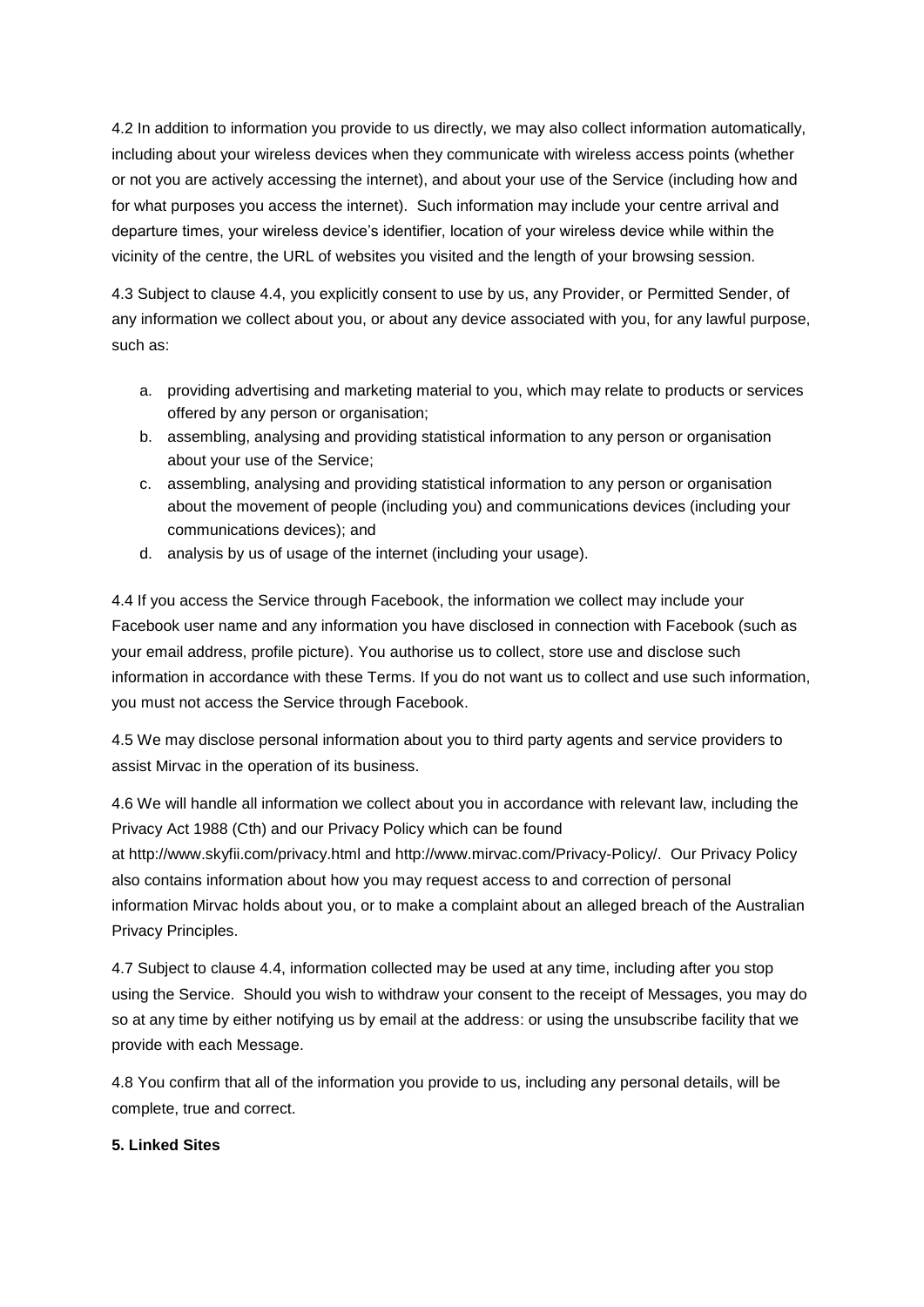5.1 We may provide links to third parties' websites, or may divert your wireless device to third party websites from time to time ("**Linked Sites**"). Unless otherwise noted on the Linked Site, Linked Sites are not reviewed, controlled or examined by us in any way. Providing links to you does not mean we endorse or have any association with the Linked Sites.

5.2 You acknowledge and agree that we are not responsible for the content, availability, advertising, products or other materials of any Linked Sites, or any additional links contained on Linked Sites, or the conduct of any person associated with a Linked Site.

5.3 Linked Sites may be subject to their own terms and conditions of use. You acknowledge that it is your sole responsibility to review and comply with those terms and conditions, and we have no responsibility for your actions when using a Linked Site.

## **6. Unacceptable Usage**

6.1 You must only use the Service in a reasonable manner, consistent with ordinary community standards of behaviour and decency. Under no circumstances may the Service be used for any illegal purpose, or in a manner likely to cause offence to a reasonable person.

6.2 You must not exceed the daily usage allowance, as varied by us from time to time in our absolute discretion.

6.3 You must not use the Service for any purpose which we or any Provider consider to be unacceptable. Examples of unacceptable behaviour include use of the Service that:

- a. would cause you, us or any Provider to be in breach of any law, code, or regulation;
- b. places any unreasonable impost, burden or strain on the technical resources of the Service, including without limitation the excessive transmission of data;
- c. depicts or promotes offensive or illegal behaviour;
- d. is offensive or promotes racism, bigotry, hatred or physical harm;
- e. would harass or threaten any other person;
- f. exploits people in a sexual or violent manner;
- g. contains nudity, violent or offensive subject matter;
- h. promotes an illegal or unauthorised copy of copyright material;
- i. promotes criminal activity or enterprise;
- j. could cause us or any Provider to incur a liability to any third party or entity;
- k. violates the privacy or confidentiality of any person;
- l. involves compromising the security of any computer system or data storage system;
- m. contains, provides or creates computer viruses or deliberately corrupts systems, facilities or data;
- n. involves the sending of junk mail or unauthorised commercial electronic messages;
- o. alters or modifies the operation of the Service in any way; or
- p. involves the resale or resupply of the Service to any person without our written permission.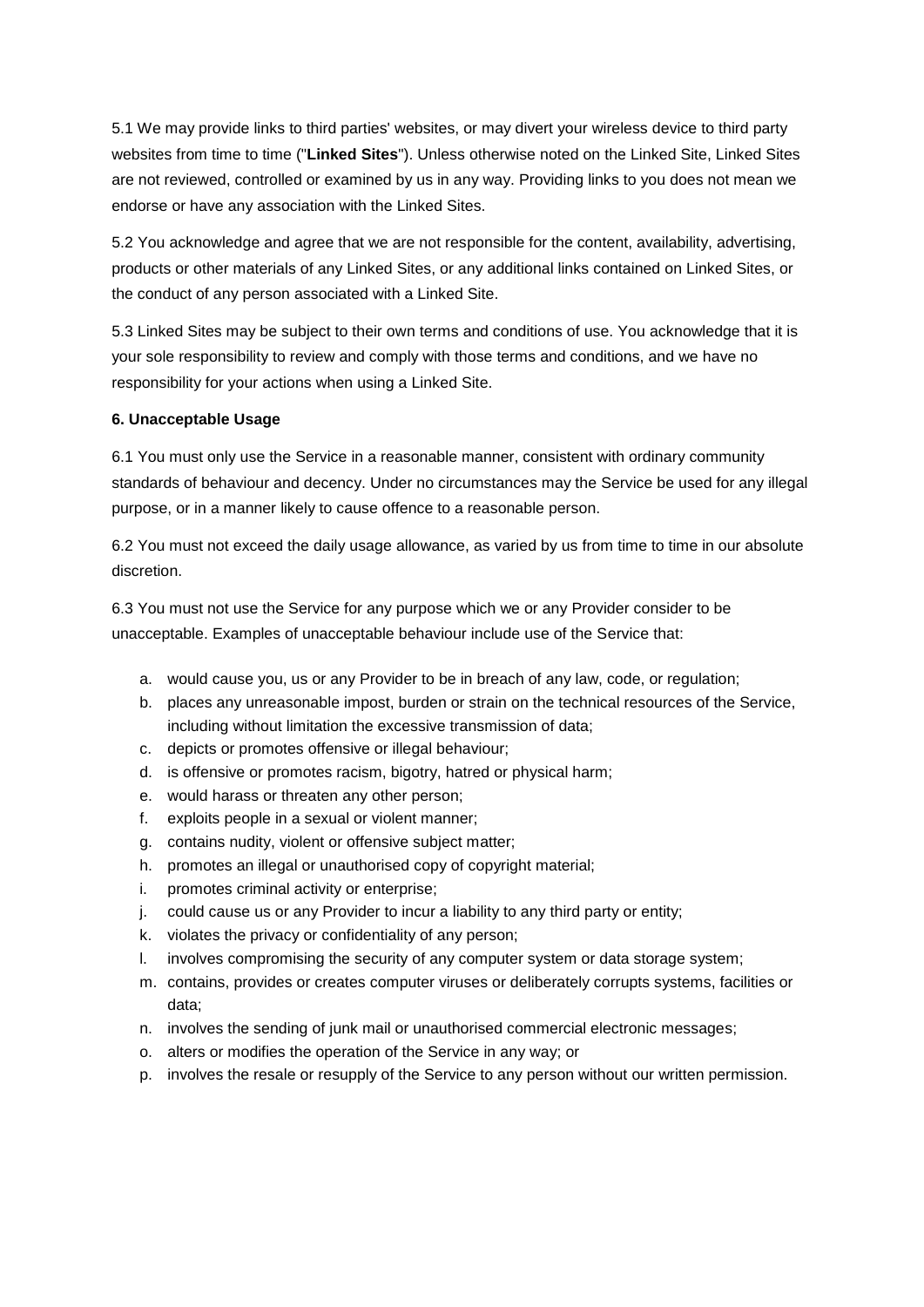6.4 You acknowledge and agree that we may immediately suspend or terminate your access to the Service if you breach these Terms, or we or any Provider suspect on reasonable grounds that you have used the Service for any unacceptable purpose.

### **7. Liability**

7.1 You acknowledge that the internet is an inherently insecure communication medium, and you use the Service at your own risk. You are responsible for the security of your device and any transmissions you make or receive. You agree that we have no responsibility for any use, misuse, loss, corruption, interception or delay of information or data uploaded, downloaded or otherwise communicated via the Service and you are responsible for keeping all usernames, passwords and other security-based information secure and private at all times.

7.2 Without limiting any other provisions of these Terms, we will not in any way be liable to you for any kind of loss or damage incurred as a result of your use of the Service including but not limited to any viruses or other malicious software that may affect you while using the Service.

7.3 Without limiting any other clause of these Terms, we make no warranties or representations as to the accessibility, security, stability or reliability of the Service and we explicitly disclaim any liability or responsibility for any faults, failures or interruptions or the accuracy, timeliness, completeness, security or reliability of any communications (including, without limitation, any transactions) made using the Service.

7.4 You acknowledge and agree that we have no control over any part of the Service owned by a Provider, and you must resolve any interruption, delay or failure caused by any part of the Service owned or operated by a Provider directly with the Provider. We have no obligation to assist you in resolving such interruption, delay or failure.

7.5 You acknowledge and agree that we have no control over information transmitted over the Service and that the internet contains certain information that you may consider offensive. You assume full responsibility and risk of use of the Service and the internet.

7.6 Other than express terms of these Terms and warranties, conditions, rights or guarantees implied by relevant legislation, including the Competition and Consumer Act 2010 (Cth), the exclusion of which from an agreement would contravene a statute or cause part or all of these Terms to be void ("**Non-excludable Rights**"), you agree that we exclude all liability arising from any implied or express representations, terms, conditions or warranties that would otherwise apply to your use of the Service.

7.7 Except for liability in relation to breach of any Non-excludable Rights and liability under clause 7.8, our maximum aggregate liability to you in contract, including for one or more breaches of any express term or terms of these Terms, tort (including negligence), statute or otherwise, is limited to an amount equal to the total amount paid by you to us under these Terms during the 12 months before the first event giving rise to a liability occurred, or one dollar, whichever is higher.

7.8 To the maximum extend that the law allows, for breach of any Non-excludable Rights (other than where by law liability for breach of Non-excludable Rights cannot be excluded or limited)**,** our liability is limited, at our option to, where the breach relates to goods, the repair or replacement of the goods